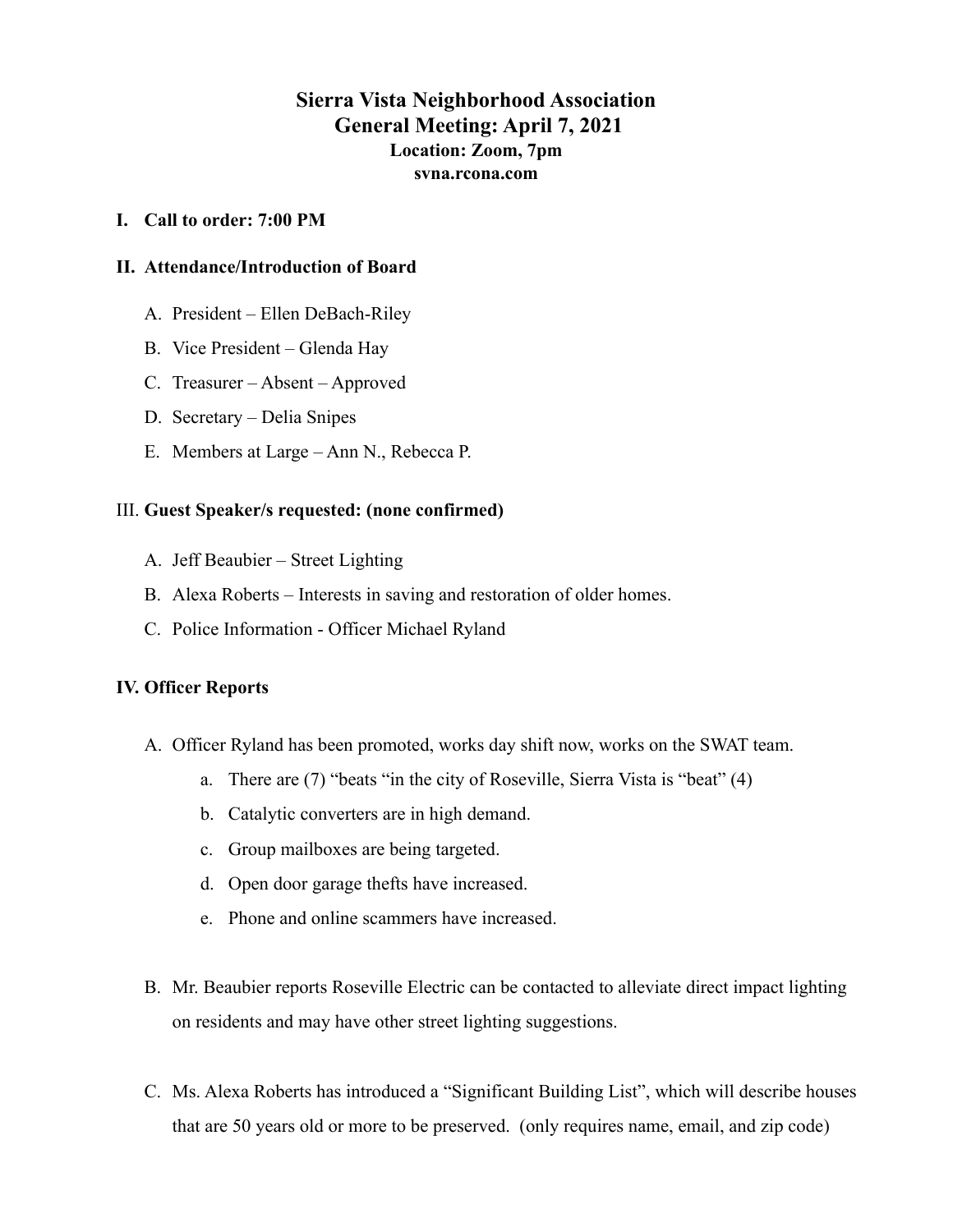## **V. Old Business**

## *A. Neighborhood sign update*

- a. Ellen put up banner temporarily along Yosemite Street, to the dismay of property owner Mr. Isaac Joseph, who took down banner and returned to Ellen.
- b. Ongoing discussion with G. Bitter and J. Cervantes about location.

## *B. Belvedere Preservation Alliance*

- a. The Belvedere Hotel could not be saved after efforts from Alexa Roberts.
- b. This Alliance was created to preserve historic buildings in Roseville. Please visit [www.savehistoricroseville.org](https://na01.safelinks.protection.outlook.com/?url=http%253A%252F%252Fwww.savehistoricroseville.org%252F&data=04%257C01%257C%257Cd0f1ca127f9c4ea5553c08d904471a11%257C84df9e7fe9f640afb435aaaaaaaaaaaa%257C1%257C0%257C637545525690295341%257CUnknown%257CTWFpbGZsb3d8eyJWIjoiMC4wLjAwMDAiLCJQIjoiV2luMzIiLCJBTiI6Ik1haWwiLCJXVCI6Mn0%253D%257C1000&sdata=nyeCDHKVxRkZi3wDKTrvtOW1IwQ3bD0o4DH26FsgdO8%253D&reserved=0) to sign the petition and submit your 50 year old or older building.

## *C. Roseville Housing Element/Diamond Oaks development plan: Glenda*

a. An ongoing process which neighbors are encouraged to attend meetings for the building and development of this area.

### *D. Spotlight on Sierra Vista Neighborhood: a slide presentation*

a. The PowerPoint presentation was successful.

### VI. **New Business**

- A. Request of Officer Ryland for more information regarding the homelessness and the impact to our area.
- B. Bylaw updates: review, vote next meeting, approve, and vote the changes.
- C. 100 American Flags: 4th of July distribution, Glenda has volunteered to make a flier, (accomplishments and future goals of SVNA) to attach to mini flags and distribute in neighborhood lawns, doorsteps.
- D. About Plant and Produce location, need to find another location within 3 months.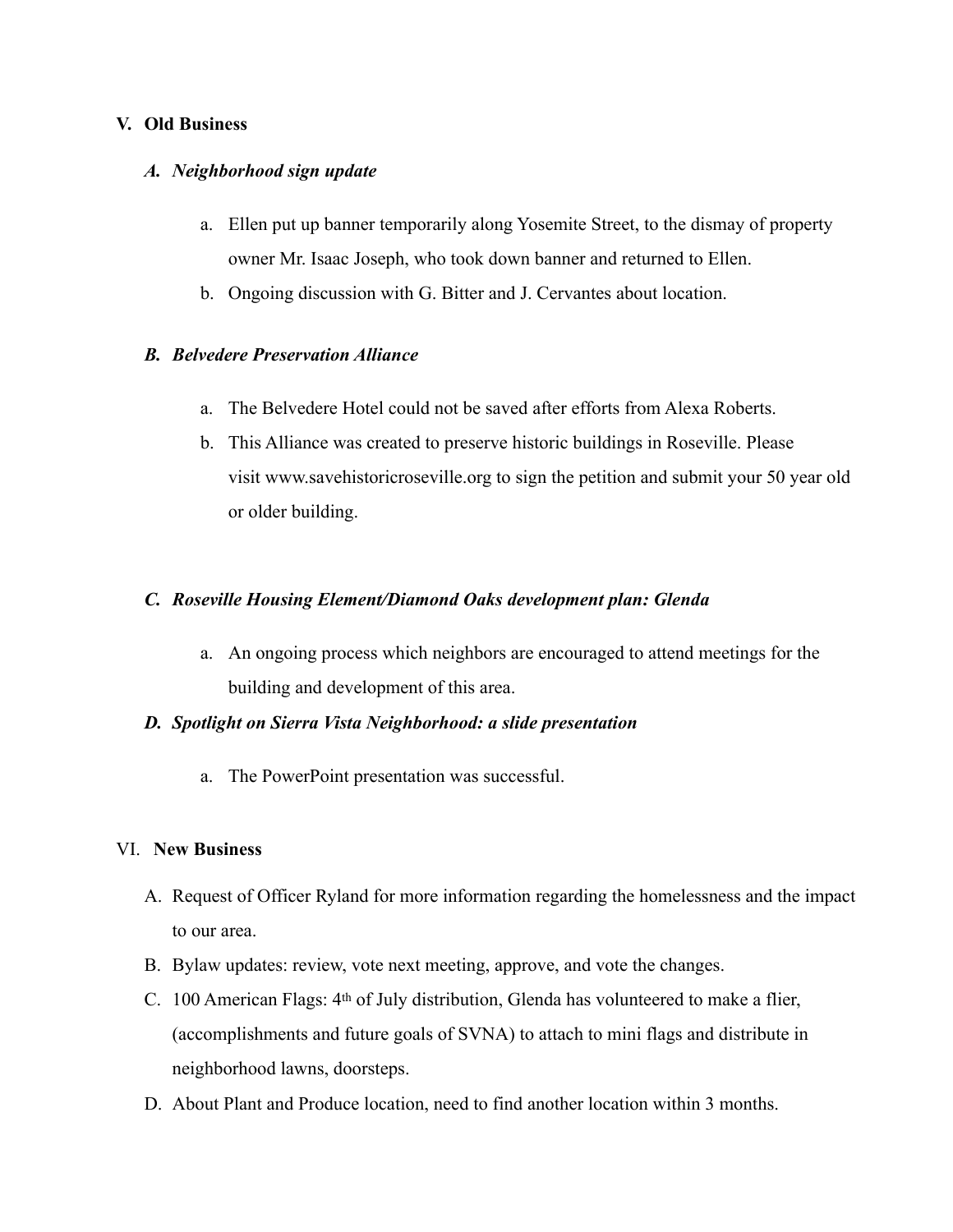- E. Who can archive our photos? Ellen and Ann plan to meet with Mr. Will Rogers and facilitate RCONA's services for archives.
- F. Plans for meetings now posted, https://meeting.rcona.org.
- G. A possible conversation with L. Jeff Kool regarding "Flock Cameras", where they are installed and their significance.
- H. Adopt a senior, (from the Roseville High School) especially now during the pandemic to provide empathy and friendship. (small gifts, candy and or cards).
- I. John Tallman of Westpark Communities, developer for the Sierra View Community planned in Diamond Oaks, has agreed to speak to us at our July meeting and bring a city representative. More info about the proposed development is at [www.sierraviewcommunity.com](https://na01.safelinks.protection.outlook.com/?url=http%253A%252F%252Fwww.sierraviewcommunity.com%252F&data=04%257C01%257C%257Cd0f1ca127f9c4ea5553c08d904471a11%257C84df9e7fe9f640afb435aaaaaaaaaaaa%257C1%257C0%257C637545525690305335%257CUnknown%257CTWFpbGZsb3d8eyJWIjoiMC4wLjAwMDAiLCJQIjoiV2luMzIiLCJBTiI6Ik1haWwiLCJXVCI6Mn0%253D%257C1000&sdata=9JF7h8LMciF3dDLwBjJY%252FAC8a7QLaovwuCrcyv2hAT0%253D&reserved=0).
- J. A speaker from Invest Health has been invited to speak to us, pending acceptance.

## **VII.Announcements**

- A. RCONA, reports there is \$100.00 available for building website.
- B. Sierra Vista news is already being mixed up with new developer information. (Ideas for a name change, "Sierra Vista Villages" or "The Villages at Sierra Vista".
- C. RHS received \$300.00 for Christmas from RCONA.
- D. Sierra Vista neighbors' c/o of masks being thrown in the alleys and streets.
	- a) A suggestion was to organize a neighborhood clean-up day.
- E. Treasurer has renounced her position due to personal reasons, will be temporarily held by Ellen, President.